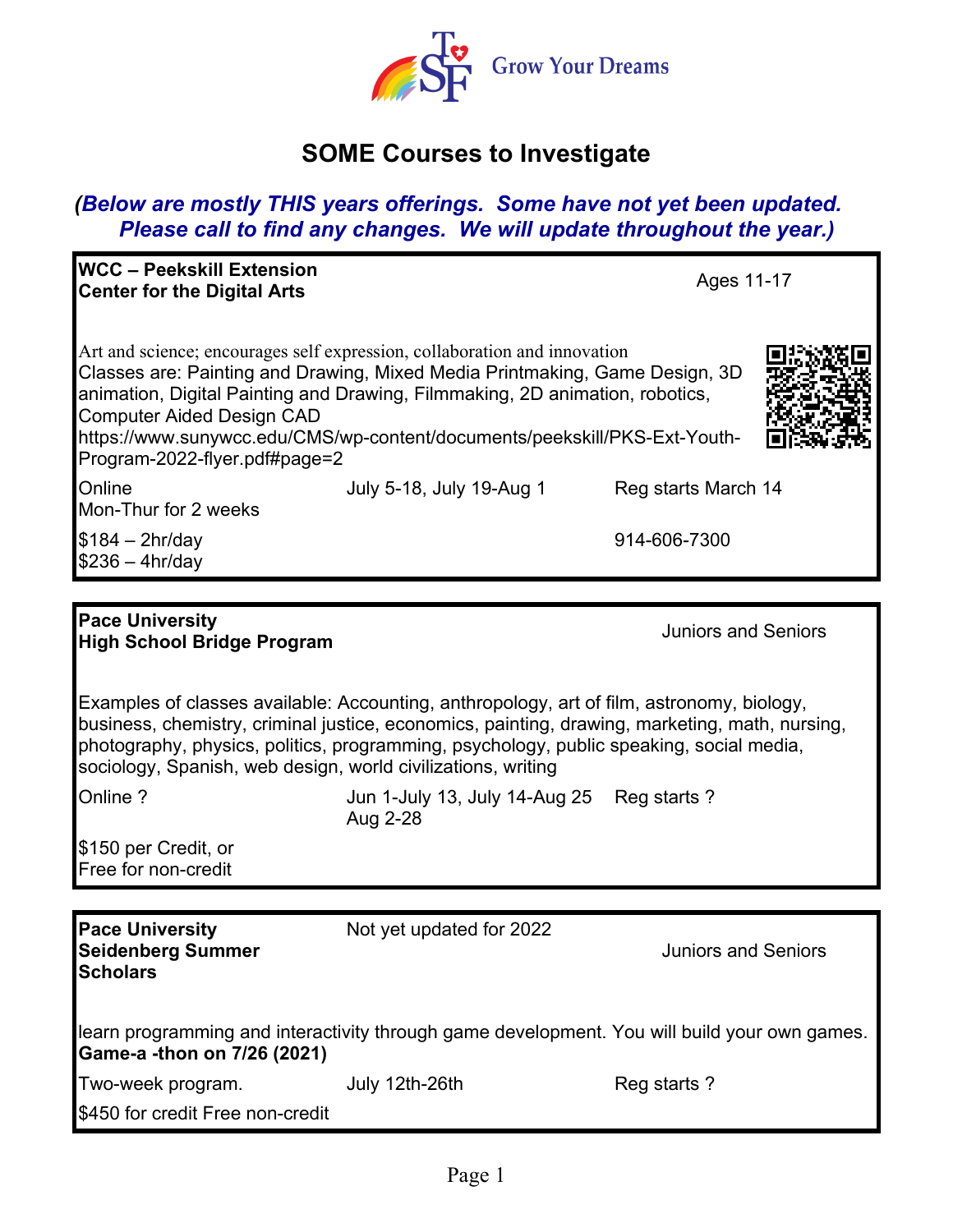### **Purchase College Pre College Online Summer Immersion**

Examples of courses available: communications, math, natural sciences, social sciences, the arts, humanities, languages and cultures, health and wellness, Visual and Performing Arts, song writing, creative writing, photography https://www.purchase.edu/academics/youth-and-precollege-programs/

Non-credit and Credit classes available Jun 27-July 8, July 11-22, July Reg starts Feb 14 25-Aug 5 Open House Apr 23

\$320 for non-credit 2 credit cl. \$520 for non-credit 3 credit cl. \$635 for non-credit 4 credit cl.

#### **Purchase College Future Stars Camp (2021)** Grades 6-11

Offerings include adventure, circus arts, horseback riding, magic, chess, S.T.E.A.M education (coding, circuits, 3D printing, robotics, game design,…)

One week sessions in July and Jun 27 – Aug 5 Reg starts? August About \$1000 Transportation avail for \$200 Lunch provided for \$55 914-273-8500

## **Manhattanville College ID Tech Camp Conege Constant Converter Constant Constant Constant Constant Constant Constant Constant Constant Constant Constant Constant Constant Constant Constant Constant Constant Constant Constant Constant Constan**

Coding, game development, robotics and design https://www.idtech.com/register#/reg-flow/avail-charts-filters?lid%5B %5D=227&rgnad=true In person, virtual and private Summer Summer Reg starts Now!

About \$1000 888-709-8324





Juniors and Seniors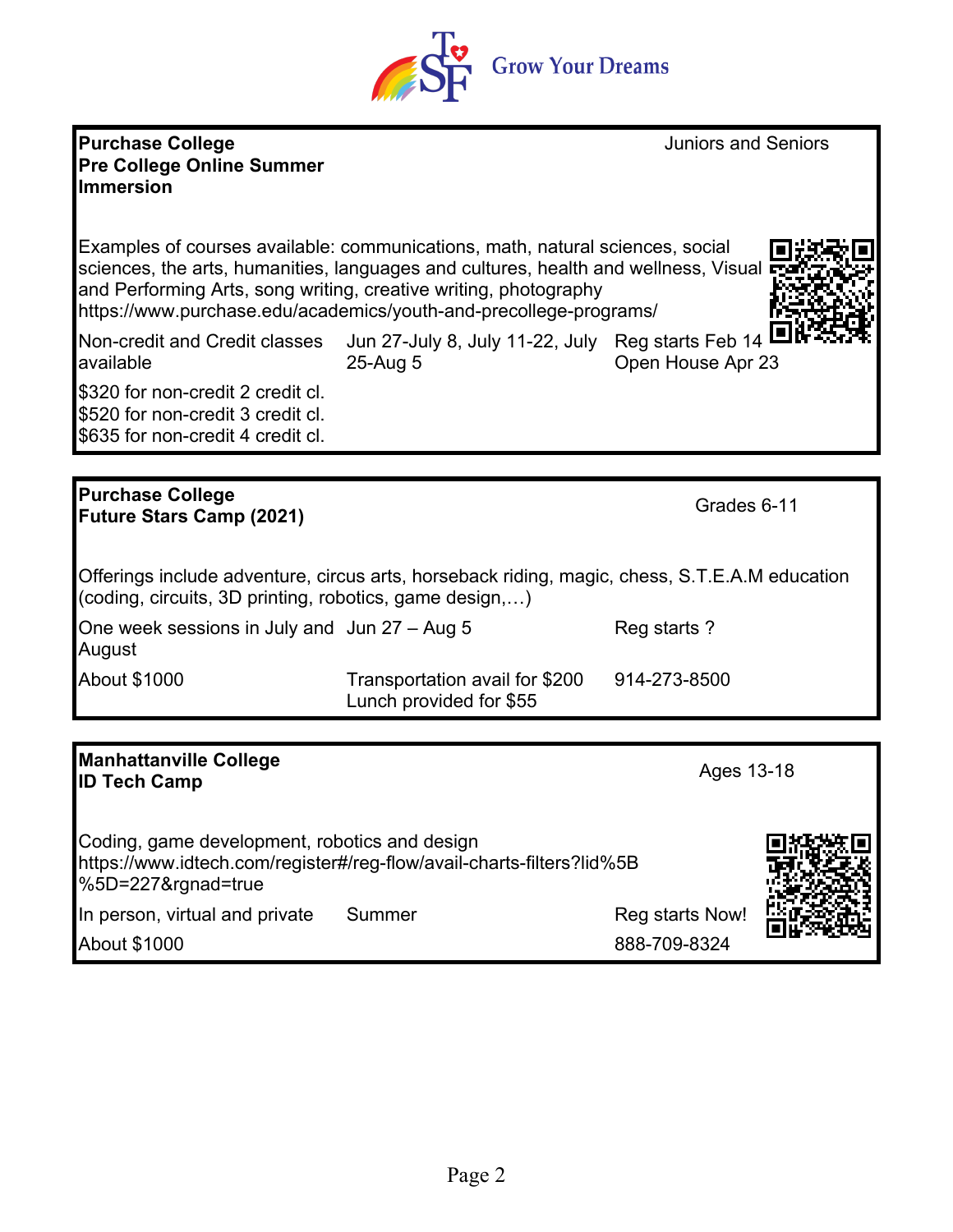

| <b>The Play Group Theater</b><br><b>White Plains</b>                                                                                                                 |                                                                                                                                            | Teen Conservatory - Gr 9-11<br>Young Actors - Gr 6-9 |  |
|----------------------------------------------------------------------------------------------------------------------------------------------------------------------|--------------------------------------------------------------------------------------------------------------------------------------------|------------------------------------------------------|--|
| playwriting, design and tech.<br>https://playgroup.jumbula.com/#/summer-2022                                                                                         | Take classes and write, direct and perform in your own play<br>Classes: Learn Shakespeare and stage fighting, improv, camera work, comedy, |                                                      |  |
| 8:30-4:00 In Person                                                                                                                                                  | One and Two week programs Summer July 11 - Aug 25                                                                                          | Reg starts Now                                       |  |
| \$?25 -1-week program<br>$$1450 - 2$ -week program.                                                                                                                  |                                                                                                                                            | 914-946-1336                                         |  |
|                                                                                                                                                                      |                                                                                                                                            |                                                      |  |
| <b>River Arts</b><br>Hastings                                                                                                                                        |                                                                                                                                            | Grades 6-9<br>Jazz 6-12                              |  |
| Summer Camps 1-4 weeks. Jazzcamp for older students.<br>1 week.<br>See website for details. It is updated for 2022<br>https://riverarts.org/summer-camps/            |                                                                                                                                            |                                                      |  |
|                                                                                                                                                                      | Summer                                                                                                                                     | Reg starts ?                                         |  |
| \$510/week.<br>\$740 nfor Jazz week                                                                                                                                  | Camp Aug 1-Aug 26<br>Jazz camp Juy 25-30                                                                                                   | 914-412-5120                                         |  |
|                                                                                                                                                                      |                                                                                                                                            |                                                      |  |
| <b>Katonah Arts Center</b><br>Katonah                                                                                                                                | Still waiting on Summer info for<br>2022                                                                                                   | Grades 5-12                                          |  |
| Possibilities: Pottery, landscape painting, 3D printing, iMovie, web comics, watercolors and<br>acrylics, jewelry, oil painting, digital photography, mural painting |                                                                                                                                            |                                                      |  |
| 1 week sessions,<br>9:30-12:30 or 1:30-4:30                                                                                                                          | June $28 - Sept. 3$                                                                                                                        | Reg starts Now                                       |  |
| $$385 - Half Day$<br>$$770 - Full Day$                                                                                                                               |                                                                                                                                            | 914-232-4843                                         |  |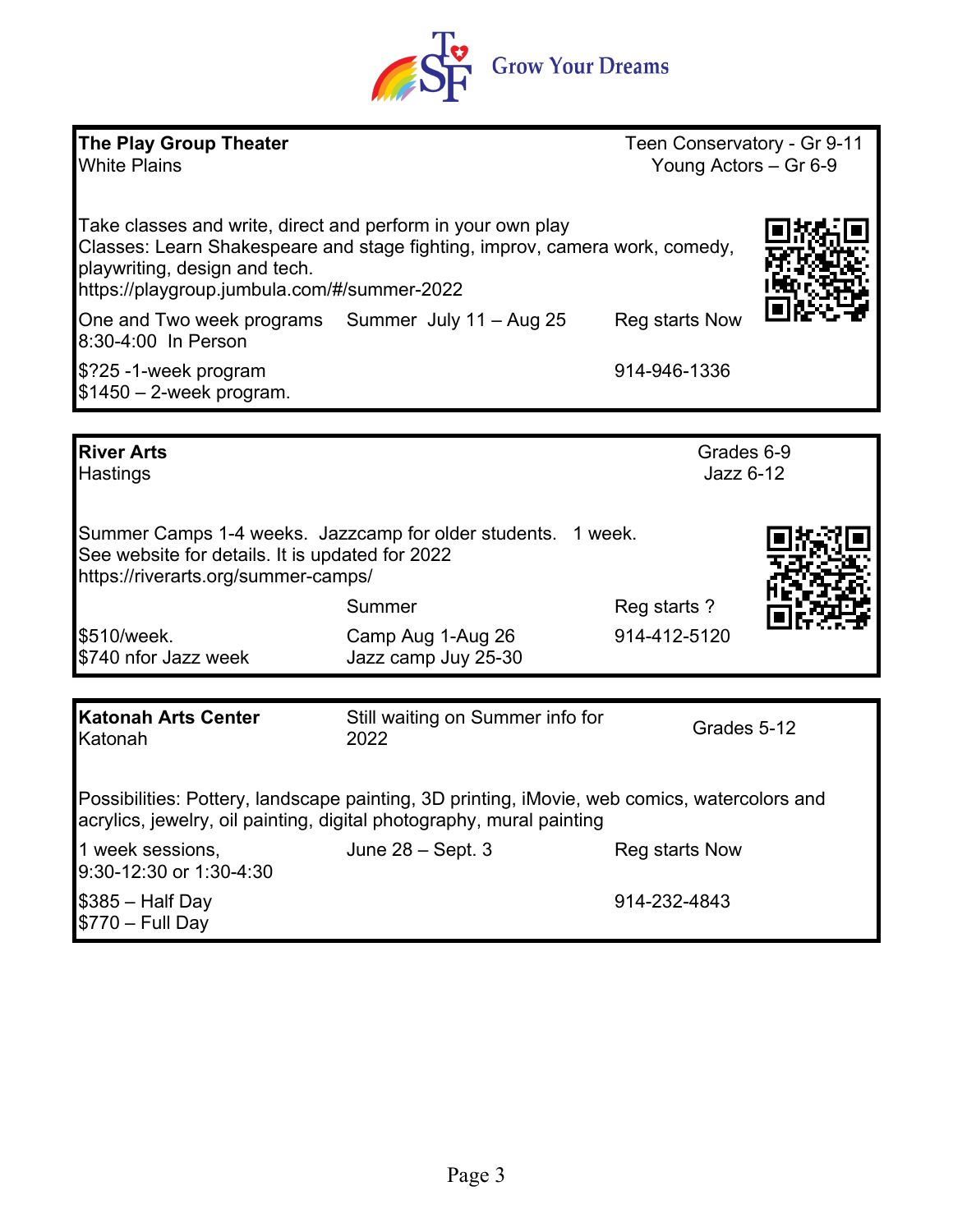|                                                                 | <b>Grow Your Dreams</b>                                                                                                                                                                                            |                |  |
|-----------------------------------------------------------------|--------------------------------------------------------------------------------------------------------------------------------------------------------------------------------------------------------------------|----------------|--|
| <b>Westchester County Parks</b><br><b>Muscoot Farm</b>          |                                                                                                                                                                                                                    | Grades 7-8     |  |
| Young Farmer's Camp                                             | Take care of farm animals, do farm chores, go ponding, hiking, cooking and crafts<br>https://parks.westchestergov.com/children-camps/muscoot-young-farmers-camp                                                    |                |  |
| Five One-week sessions<br>$9:00 - 3:00$                         | July 11 - Aug 12                                                                                                                                                                                                   | Reg starts Now |  |
| \$350 week                                                      |                                                                                                                                                                                                                    | 914-864-7282   |  |
|                                                                 |                                                                                                                                                                                                                    |                |  |
| <b>Westchester County Parks</b><br><b>Cranberry Nature Camp</b> | <b>North White Plains</b>                                                                                                                                                                                          | Grades 7-9     |  |
| <b>Exploring Camp</b><br>Optional campout                       | https://parks.westchestergov.com/children-camps/nature-camps                                                                                                                                                       |                |  |
| Two week sessions                                               | July 5 - July 29                                                                                                                                                                                                   | Reg starts Now |  |
| \$750 week                                                      |                                                                                                                                                                                                                    | 914-428-1005   |  |
|                                                                 |                                                                                                                                                                                                                    |                |  |
| <b>Westchester County Parks</b><br><b>Read Nature Camp</b>      | Yonkers                                                                                                                                                                                                            | Grades 7-9     |  |
| <b>Science Scholars</b>                                         | Weekly themes: Masters of the Landscapes, Nature Workshops, Stewards of the<br>Sanctuary, Web of Nature Games and Biology from Butterflies to<br>Birdshttps://parks.westchestergov.com/children-camps/nature-camps |                |  |
| One week sessions                                               | July 11 - Aug 12                                                                                                                                                                                                   | Reg starts Now |  |
| \$350 week                                                      |                                                                                                                                                                                                                    | 914-967-8720   |  |

| <b>Westchester County Parks</b><br>Trailside Nature Camp                  | Ward Pound Ridge Res.<br><b>Cross River</b>                  | Grades 7-9     |      |
|---------------------------------------------------------------------------|--------------------------------------------------------------|----------------|------|
| Conservationists;<br>including on-location visits to archaeological sites | https://parks.westchestergov.com/children-camps/nature-camps |                | 回然殺回 |
| Two week sessions                                                         | July 11-Aug 5                                                | Reg starts Now |      |
| \$750 /two-week session                                                   |                                                              | 914-864-7322   |      |